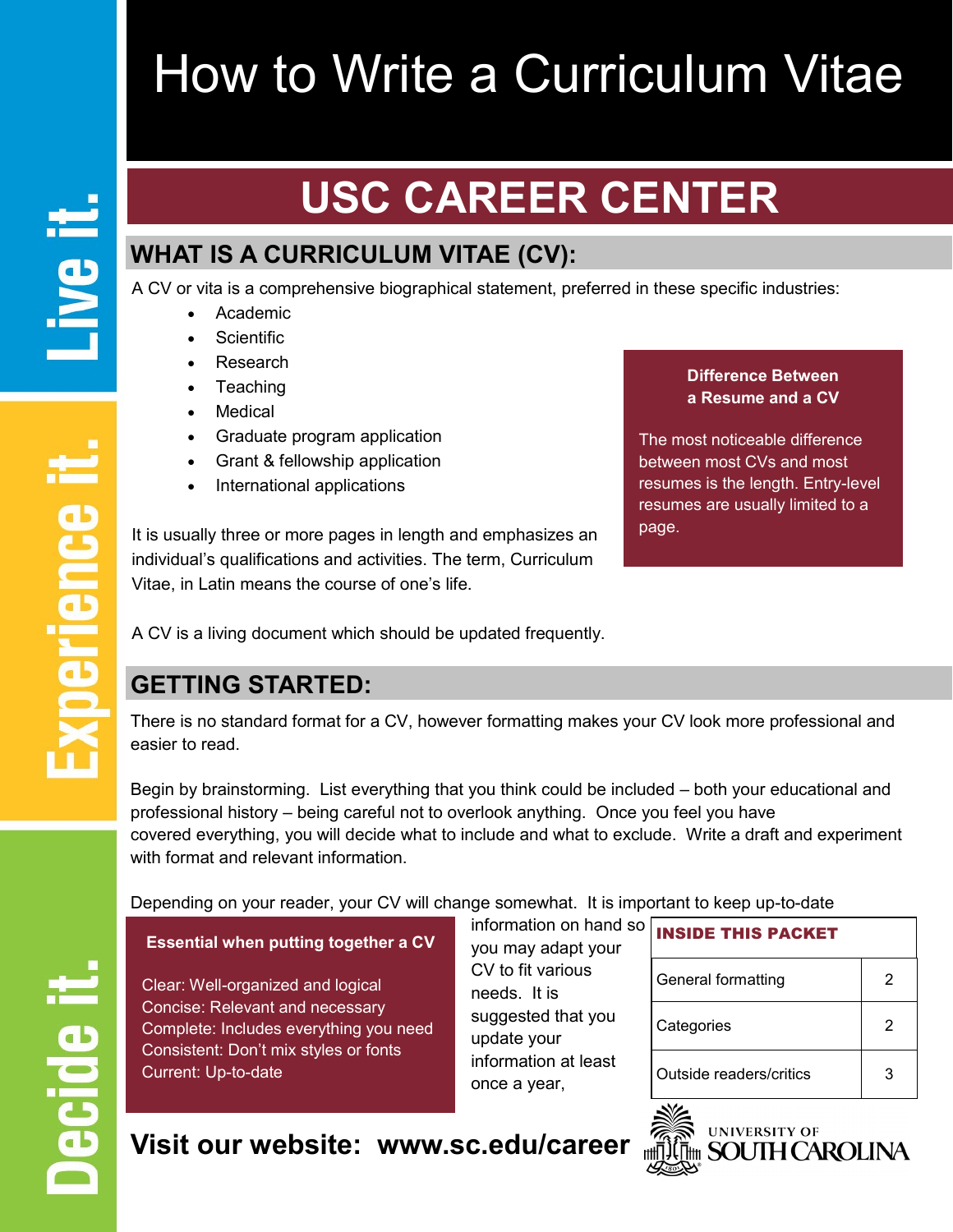### **GENERAL FORMATING:**

#### **Form and Style**

- Use 10-12 font size
- Times New Roman and Arial are standard fonts
- Use bolding, italics, all CAPS, underlining, etc.
- Use lines to separate heading/sections
- Use bulleted statements with action-oriented verbs
- $\cdot$   $\frac{1}{2}$ -1-inch margins on all 4 sides are standard
- Balance white space and text
- List all information in chronological order within each section
- Use subheadings wherever necessary to make key information easier to identify
- You name should appear on each page of your CV
- Proof to ensure your CV is error free

## **CATEGORIES:**

|   | <b>Contact Information</b>  |                          | <b>Academic Interests</b>   |                          | Convention Addresses -        |                          | <b>Teaching Interests</b>      |
|---|-----------------------------|--------------------------|-----------------------------|--------------------------|-------------------------------|--------------------------|--------------------------------|
|   | Name                        |                          | <b>Academic Service</b>     | $-$                      | <b>Course Highlights</b>      |                          | <b>Teaching Overview</b>       |
| - | <b>Mailing Address</b>      | $\qquad \qquad -$        | Administrative              | $\qquad \qquad -$        | Departmental                  |                          | Teaching/Research              |
|   | <b>Email Address</b>        |                          | Experience                  |                          | Leadership                    | $\overline{\phantom{0}}$ | University Involvement         |
|   | Phone Number(s)             | $\overline{\phantom{m}}$ | Advising                    | $\overline{\phantom{0}}$ | <b>Educational Highlights</b> | $\equiv$                 | Workshop                       |
|   |                             |                          | <b>Advisory Boards</b>      | $\overline{\phantom{0}}$ | <b>Educational Interests</b>  |                          | Presentations                  |
|   | <b>Academic Preparation</b> | $\qquad \qquad -$        | <b>Advisory Committees</b>  | $\qquad \qquad -$        | Experience                    | $\qquad \qquad -$        | Outreach                       |
|   | Academic Background         | $\overline{\phantom{0}}$ | Appointments                | $\qquad \qquad -$        | <b>Experience Highlights</b>  | $\overline{\phantom{a}}$ | Postdoctoral                   |
| - | Academic Preparation -      |                          | Areas of                    | $\overline{\phantom{0}}$ | <b>Experience Summary</b>     |                          | Experience                     |
| - | <b>Academic Training</b>    |                          | Concentration               | $\qquad \qquad -$        | <b>Faculty Leadership</b>     |                          | Professional                   |
| - | <b>Comprehensive Areas</b>  | $\qquad \qquad -$        | Areas of Experience         | $\qquad \qquad -$        | <b>Graduate Fieldwork</b>     |                          | Achievements                   |
| - | Degrees                     |                          | Areas of Expertise          | $\overline{\phantom{m}}$ | <b>Graduate Practica</b>      | $\qquad \qquad -$        | <b>Professional Activities</b> |
| - | <b>Dissertation</b>         | $\overline{\phantom{m}}$ | Areas of Knowledge          | $\overline{\phantom{m}}$ | <b>Graduate Study</b>         |                          | Professional                   |
| - | <b>Dissertation Title</b>   | $\overline{\phantom{m}}$ | Assistantships              | $\qquad \qquad -$        | Internships                   |                          | Associations                   |
| - | <b>Dissertation Topic</b>   | $\qquad \qquad -$        | Background                  | $\overline{\phantom{0}}$ | <b>Invited Addresses</b>      | $\overline{\phantom{0}}$ | Professional                   |
| - | <b>Educational Back-</b>    |                          | <b>Career Achievements</b>  | $\overline{\phantom{m}}$ | <b>Invited Lectures</b>       |                          | Background                     |
|   | ground                      | $\qquad \qquad -$        | <b>Career Highlights</b>    | $\overline{\phantom{0}}$ | Lectures and                  |                          | Professional                   |
| - | <b>Educational Overview</b> | -                        | Committee Leadership        |                          | Colloquia                     |                          | Competencies                   |
| - | <b>Formal Education</b>     |                          | Conference                  | $\equiv$                 | <b>Major Committees</b>       | $\overline{\phantom{0}}$ | Professional                   |
| - | Master's Project            |                          | Leadership                  |                          | <b>Major University</b>       |                          | Development                    |
| - | <b>Principal Teachers</b>   |                          | Conference                  |                          | Assignments                   |                          | Professional                   |
|   | <b>Professional Studies</b> |                          | Participation               | $\qquad \qquad -$        | <b>National Boards</b>        |                          | Experience                     |
|   | <b>Thesis</b>               |                          | Conference                  | $\qquad \qquad -$        | Scholarly                     |                          | <b>Professional Interests</b>  |
|   |                             |                          | Presentations               |                          | Presentations                 |                          | <b>Professional Overview</b>   |
|   | <b>Experience</b>           |                          | Conferences Attended -      |                          | Service                       | $\qquad \qquad -$        | <b>Professional Service</b>    |
|   | Academic                    |                          | Consulting Experience -     |                          | <b>Specialized Training</b>   | $\qquad \qquad -$        | <b>Professional Summary</b>    |
|   | Appointments                | $\overline{\phantom{0}}$ | <b>Continuing Education</b> | $\equiv$                 | <b>Teaching Experience</b>    | $\overline{\phantom{0}}$ | Proficiencies                  |

A CV should not include: gender, age, height, weight, marital status, dependents, race, ethnic background, or religion, except when appropriate when applying for some international positions.

**Tip**